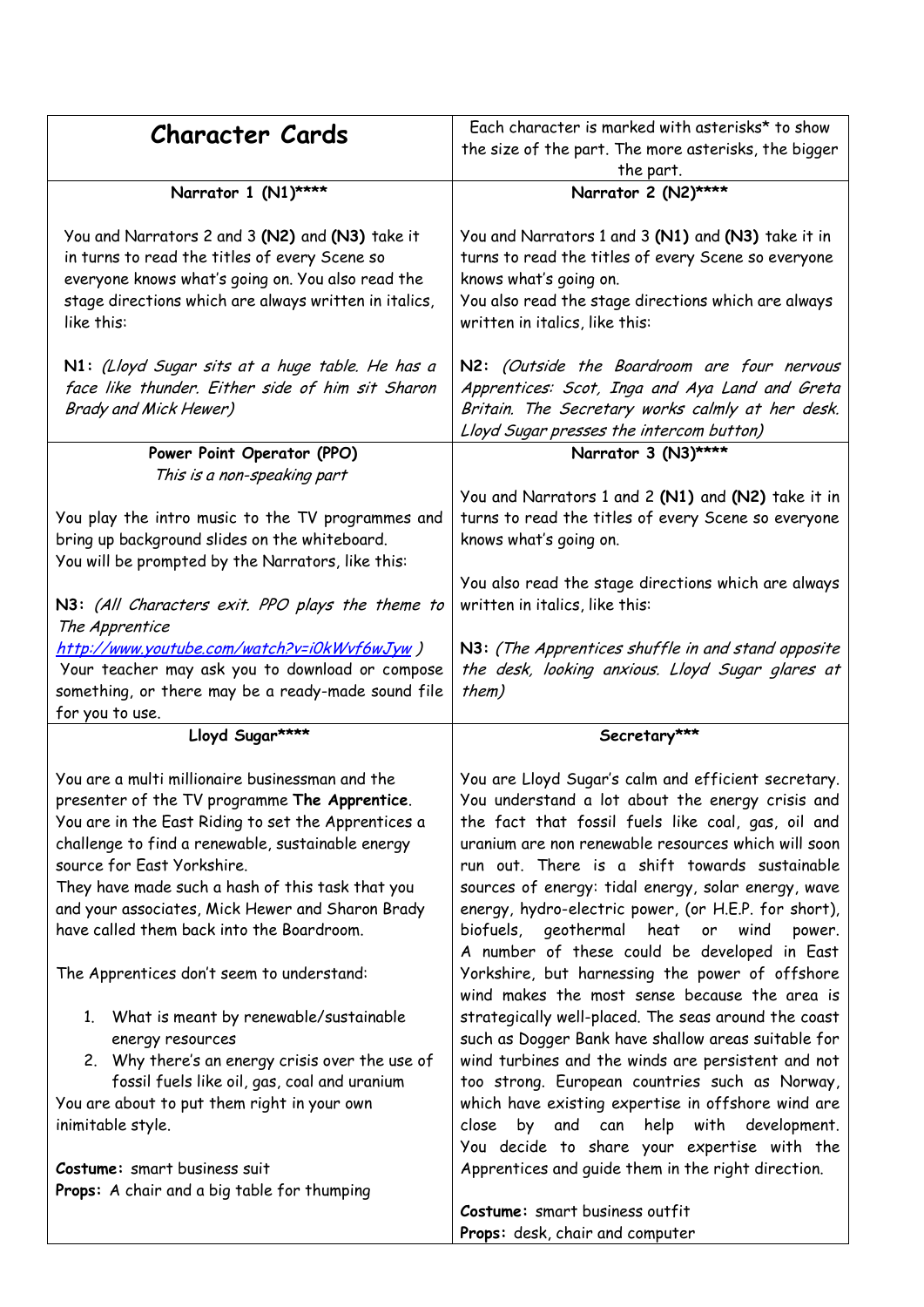| You and Mick Hewer are Lloyd Sugar's associates in<br>You and Sharon Brady are Lloyd Sugar's associates<br>the TV programme The Apprentice.<br>in the TV programme The Apprentice.<br>You are in the East Riding to set the Apprentices a<br>You are in the East Riding to set the Apprentices a<br>challenge to find a renewable, sustainable energy<br>challenge to find a renewable, sustainable energy<br>source for East Yorkshire.<br>source for East Yorkshire.<br>They have made such a hash of this task that they<br>They have made such a hash of this task that they<br>have been called back into the Boardroom by Lloyd<br>have been called back into the Boardroom by Lloyd<br>Sugar.<br>Sugar.<br>The Apprentices don't seem to understand:<br>The Apprentices don't seem to understand:<br>1. What is meant by<br>renewable/sustainable energy<br>1. What is meant by renewable/sustainable<br>energy resources<br>resources<br>2. Why there's an energy crisis over the use<br>2. Why there's an energy crisis over the<br>of fossil fuels like oil, gas, coal and uranium<br>use of fossil fuels like oil, gas, coal and<br>uranium<br>You are about to put them right.<br>Costume: smart business suit<br>You are about to put them right.<br>Costume: smart business suit<br>Props: A chair<br>Props: A chair<br>Deborah Bleedem**<br>TV Announcer**<br>You are a multi millionaire businesswoman and one of<br>You are a trained actor with a great voice and you<br>the Dragons in the TV programme The Dragons'<br>read the announcements in between programmes.<br>Den. A team from East Yorkshire has come to<br>pitch an idea that will provide renewable energy<br>You are never seen on screen, so you can play this<br>from an offshore wind farm. You assess the scheme<br>part from your desk.<br>from a business point of view.<br>Costume and props: none<br>Costume: smart business suit or fitted dress<br>Ray Newable***<br>Win Turbine***<br>You are a Development Manager working for RWE<br>You are a Mechanical Engineer. You recently joined<br>Npower Renewables, one of the 4 members of the<br>Statoil, one of the largest energy companies in the<br>Forewind consortium which has been awarded a<br>UK after many years working for Statkraft,<br>contract to build a massive wind farm off the East<br>Europe's leader in renewable energy.<br>Yorkshire coast. You have an Environmental Science<br>You design and build the engines for wind turbines<br>and you're looking for keen people who can work on<br>degree from York University.<br>computers using CAD, but who are also prepared to<br>You carry out and supervise environmental surveys,<br>get their hands dirty.<br>analyse the results and adapt the wind farm project<br>You have apprenticeships and traineeships for<br>people with GCSEs and A Levels, as well as openings<br>in response.<br>for people with relevant university degrees in<br>engineering.<br>You are looking for mechanical, civil or electrical<br>engineers to join your team. Anyone whose abilities<br>The wind industry has grown from almost nothing<br>20 years ago to a multi-billion pound industry;<br>are in STEM subject Science is of interest to you.<br>almost half of the offshore wind turbines in the<br>world can be found off the UK coastline. The<br>Costume: smart business outfit and hard hat<br>Humber region alone is due to benefit from £14<br>billion investment by 2015 so it is a good place to<br>build a career.<br>Costume: smart business outfit and hard hat | Sharon Brady*** | Mick Hewer** |
|---------------------------------------------------------------------------------------------------------------------------------------------------------------------------------------------------------------------------------------------------------------------------------------------------------------------------------------------------------------------------------------------------------------------------------------------------------------------------------------------------------------------------------------------------------------------------------------------------------------------------------------------------------------------------------------------------------------------------------------------------------------------------------------------------------------------------------------------------------------------------------------------------------------------------------------------------------------------------------------------------------------------------------------------------------------------------------------------------------------------------------------------------------------------------------------------------------------------------------------------------------------------------------------------------------------------------------------------------------------------------------------------------------------------------------------------------------------------------------------------------------------------------------------------------------------------------------------------------------------------------------------------------------------------------------------------------------------------------------------------------------------------------------------------------------------------------------------------------------------------------------------------------------------------------------------------------------------------------------------------------------------------------------------------------------------------------------------------------------------------------------------------------------------------------------------------------------------------------------------------------------------------------------------------------------------------------------------------------------------------------------------------------------------------------------------------------------------------------------------------------------------------------------------------------------------------------------------------------------------------------------------------------------------------------------------------------------------------------------------------------------------------------------------------------------------------------------------------------------------------------------------------------------------------------------------------------------------------------------------------------------------------------------------------------------------------------------------------------------------------------------------------------------------------------------------------------------------------------------------------------------------------------------------------------------------------------------------------------------------------------------------------------------------------------------------------------------------------------------------------------------------------------------------------------------------------------------------------|-----------------|--------------|
|                                                                                                                                                                                                                                                                                                                                                                                                                                                                                                                                                                                                                                                                                                                                                                                                                                                                                                                                                                                                                                                                                                                                                                                                                                                                                                                                                                                                                                                                                                                                                                                                                                                                                                                                                                                                                                                                                                                                                                                                                                                                                                                                                                                                                                                                                                                                                                                                                                                                                                                                                                                                                                                                                                                                                                                                                                                                                                                                                                                                                                                                                                                                                                                                                                                                                                                                                                                                                                                                                                                                                                                             |                 |              |
|                                                                                                                                                                                                                                                                                                                                                                                                                                                                                                                                                                                                                                                                                                                                                                                                                                                                                                                                                                                                                                                                                                                                                                                                                                                                                                                                                                                                                                                                                                                                                                                                                                                                                                                                                                                                                                                                                                                                                                                                                                                                                                                                                                                                                                                                                                                                                                                                                                                                                                                                                                                                                                                                                                                                                                                                                                                                                                                                                                                                                                                                                                                                                                                                                                                                                                                                                                                                                                                                                                                                                                                             |                 |              |
|                                                                                                                                                                                                                                                                                                                                                                                                                                                                                                                                                                                                                                                                                                                                                                                                                                                                                                                                                                                                                                                                                                                                                                                                                                                                                                                                                                                                                                                                                                                                                                                                                                                                                                                                                                                                                                                                                                                                                                                                                                                                                                                                                                                                                                                                                                                                                                                                                                                                                                                                                                                                                                                                                                                                                                                                                                                                                                                                                                                                                                                                                                                                                                                                                                                                                                                                                                                                                                                                                                                                                                                             |                 |              |
|                                                                                                                                                                                                                                                                                                                                                                                                                                                                                                                                                                                                                                                                                                                                                                                                                                                                                                                                                                                                                                                                                                                                                                                                                                                                                                                                                                                                                                                                                                                                                                                                                                                                                                                                                                                                                                                                                                                                                                                                                                                                                                                                                                                                                                                                                                                                                                                                                                                                                                                                                                                                                                                                                                                                                                                                                                                                                                                                                                                                                                                                                                                                                                                                                                                                                                                                                                                                                                                                                                                                                                                             |                 |              |
|                                                                                                                                                                                                                                                                                                                                                                                                                                                                                                                                                                                                                                                                                                                                                                                                                                                                                                                                                                                                                                                                                                                                                                                                                                                                                                                                                                                                                                                                                                                                                                                                                                                                                                                                                                                                                                                                                                                                                                                                                                                                                                                                                                                                                                                                                                                                                                                                                                                                                                                                                                                                                                                                                                                                                                                                                                                                                                                                                                                                                                                                                                                                                                                                                                                                                                                                                                                                                                                                                                                                                                                             |                 |              |
|                                                                                                                                                                                                                                                                                                                                                                                                                                                                                                                                                                                                                                                                                                                                                                                                                                                                                                                                                                                                                                                                                                                                                                                                                                                                                                                                                                                                                                                                                                                                                                                                                                                                                                                                                                                                                                                                                                                                                                                                                                                                                                                                                                                                                                                                                                                                                                                                                                                                                                                                                                                                                                                                                                                                                                                                                                                                                                                                                                                                                                                                                                                                                                                                                                                                                                                                                                                                                                                                                                                                                                                             |                 |              |
|                                                                                                                                                                                                                                                                                                                                                                                                                                                                                                                                                                                                                                                                                                                                                                                                                                                                                                                                                                                                                                                                                                                                                                                                                                                                                                                                                                                                                                                                                                                                                                                                                                                                                                                                                                                                                                                                                                                                                                                                                                                                                                                                                                                                                                                                                                                                                                                                                                                                                                                                                                                                                                                                                                                                                                                                                                                                                                                                                                                                                                                                                                                                                                                                                                                                                                                                                                                                                                                                                                                                                                                             |                 |              |
|                                                                                                                                                                                                                                                                                                                                                                                                                                                                                                                                                                                                                                                                                                                                                                                                                                                                                                                                                                                                                                                                                                                                                                                                                                                                                                                                                                                                                                                                                                                                                                                                                                                                                                                                                                                                                                                                                                                                                                                                                                                                                                                                                                                                                                                                                                                                                                                                                                                                                                                                                                                                                                                                                                                                                                                                                                                                                                                                                                                                                                                                                                                                                                                                                                                                                                                                                                                                                                                                                                                                                                                             |                 |              |
|                                                                                                                                                                                                                                                                                                                                                                                                                                                                                                                                                                                                                                                                                                                                                                                                                                                                                                                                                                                                                                                                                                                                                                                                                                                                                                                                                                                                                                                                                                                                                                                                                                                                                                                                                                                                                                                                                                                                                                                                                                                                                                                                                                                                                                                                                                                                                                                                                                                                                                                                                                                                                                                                                                                                                                                                                                                                                                                                                                                                                                                                                                                                                                                                                                                                                                                                                                                                                                                                                                                                                                                             |                 |              |
|                                                                                                                                                                                                                                                                                                                                                                                                                                                                                                                                                                                                                                                                                                                                                                                                                                                                                                                                                                                                                                                                                                                                                                                                                                                                                                                                                                                                                                                                                                                                                                                                                                                                                                                                                                                                                                                                                                                                                                                                                                                                                                                                                                                                                                                                                                                                                                                                                                                                                                                                                                                                                                                                                                                                                                                                                                                                                                                                                                                                                                                                                                                                                                                                                                                                                                                                                                                                                                                                                                                                                                                             |                 |              |
|                                                                                                                                                                                                                                                                                                                                                                                                                                                                                                                                                                                                                                                                                                                                                                                                                                                                                                                                                                                                                                                                                                                                                                                                                                                                                                                                                                                                                                                                                                                                                                                                                                                                                                                                                                                                                                                                                                                                                                                                                                                                                                                                                                                                                                                                                                                                                                                                                                                                                                                                                                                                                                                                                                                                                                                                                                                                                                                                                                                                                                                                                                                                                                                                                                                                                                                                                                                                                                                                                                                                                                                             |                 |              |
|                                                                                                                                                                                                                                                                                                                                                                                                                                                                                                                                                                                                                                                                                                                                                                                                                                                                                                                                                                                                                                                                                                                                                                                                                                                                                                                                                                                                                                                                                                                                                                                                                                                                                                                                                                                                                                                                                                                                                                                                                                                                                                                                                                                                                                                                                                                                                                                                                                                                                                                                                                                                                                                                                                                                                                                                                                                                                                                                                                                                                                                                                                                                                                                                                                                                                                                                                                                                                                                                                                                                                                                             |                 |              |
|                                                                                                                                                                                                                                                                                                                                                                                                                                                                                                                                                                                                                                                                                                                                                                                                                                                                                                                                                                                                                                                                                                                                                                                                                                                                                                                                                                                                                                                                                                                                                                                                                                                                                                                                                                                                                                                                                                                                                                                                                                                                                                                                                                                                                                                                                                                                                                                                                                                                                                                                                                                                                                                                                                                                                                                                                                                                                                                                                                                                                                                                                                                                                                                                                                                                                                                                                                                                                                                                                                                                                                                             |                 |              |
|                                                                                                                                                                                                                                                                                                                                                                                                                                                                                                                                                                                                                                                                                                                                                                                                                                                                                                                                                                                                                                                                                                                                                                                                                                                                                                                                                                                                                                                                                                                                                                                                                                                                                                                                                                                                                                                                                                                                                                                                                                                                                                                                                                                                                                                                                                                                                                                                                                                                                                                                                                                                                                                                                                                                                                                                                                                                                                                                                                                                                                                                                                                                                                                                                                                                                                                                                                                                                                                                                                                                                                                             |                 |              |
|                                                                                                                                                                                                                                                                                                                                                                                                                                                                                                                                                                                                                                                                                                                                                                                                                                                                                                                                                                                                                                                                                                                                                                                                                                                                                                                                                                                                                                                                                                                                                                                                                                                                                                                                                                                                                                                                                                                                                                                                                                                                                                                                                                                                                                                                                                                                                                                                                                                                                                                                                                                                                                                                                                                                                                                                                                                                                                                                                                                                                                                                                                                                                                                                                                                                                                                                                                                                                                                                                                                                                                                             |                 |              |
|                                                                                                                                                                                                                                                                                                                                                                                                                                                                                                                                                                                                                                                                                                                                                                                                                                                                                                                                                                                                                                                                                                                                                                                                                                                                                                                                                                                                                                                                                                                                                                                                                                                                                                                                                                                                                                                                                                                                                                                                                                                                                                                                                                                                                                                                                                                                                                                                                                                                                                                                                                                                                                                                                                                                                                                                                                                                                                                                                                                                                                                                                                                                                                                                                                                                                                                                                                                                                                                                                                                                                                                             |                 |              |
|                                                                                                                                                                                                                                                                                                                                                                                                                                                                                                                                                                                                                                                                                                                                                                                                                                                                                                                                                                                                                                                                                                                                                                                                                                                                                                                                                                                                                                                                                                                                                                                                                                                                                                                                                                                                                                                                                                                                                                                                                                                                                                                                                                                                                                                                                                                                                                                                                                                                                                                                                                                                                                                                                                                                                                                                                                                                                                                                                                                                                                                                                                                                                                                                                                                                                                                                                                                                                                                                                                                                                                                             |                 |              |
|                                                                                                                                                                                                                                                                                                                                                                                                                                                                                                                                                                                                                                                                                                                                                                                                                                                                                                                                                                                                                                                                                                                                                                                                                                                                                                                                                                                                                                                                                                                                                                                                                                                                                                                                                                                                                                                                                                                                                                                                                                                                                                                                                                                                                                                                                                                                                                                                                                                                                                                                                                                                                                                                                                                                                                                                                                                                                                                                                                                                                                                                                                                                                                                                                                                                                                                                                                                                                                                                                                                                                                                             |                 |              |
|                                                                                                                                                                                                                                                                                                                                                                                                                                                                                                                                                                                                                                                                                                                                                                                                                                                                                                                                                                                                                                                                                                                                                                                                                                                                                                                                                                                                                                                                                                                                                                                                                                                                                                                                                                                                                                                                                                                                                                                                                                                                                                                                                                                                                                                                                                                                                                                                                                                                                                                                                                                                                                                                                                                                                                                                                                                                                                                                                                                                                                                                                                                                                                                                                                                                                                                                                                                                                                                                                                                                                                                             |                 |              |
|                                                                                                                                                                                                                                                                                                                                                                                                                                                                                                                                                                                                                                                                                                                                                                                                                                                                                                                                                                                                                                                                                                                                                                                                                                                                                                                                                                                                                                                                                                                                                                                                                                                                                                                                                                                                                                                                                                                                                                                                                                                                                                                                                                                                                                                                                                                                                                                                                                                                                                                                                                                                                                                                                                                                                                                                                                                                                                                                                                                                                                                                                                                                                                                                                                                                                                                                                                                                                                                                                                                                                                                             |                 |              |
|                                                                                                                                                                                                                                                                                                                                                                                                                                                                                                                                                                                                                                                                                                                                                                                                                                                                                                                                                                                                                                                                                                                                                                                                                                                                                                                                                                                                                                                                                                                                                                                                                                                                                                                                                                                                                                                                                                                                                                                                                                                                                                                                                                                                                                                                                                                                                                                                                                                                                                                                                                                                                                                                                                                                                                                                                                                                                                                                                                                                                                                                                                                                                                                                                                                                                                                                                                                                                                                                                                                                                                                             |                 |              |
|                                                                                                                                                                                                                                                                                                                                                                                                                                                                                                                                                                                                                                                                                                                                                                                                                                                                                                                                                                                                                                                                                                                                                                                                                                                                                                                                                                                                                                                                                                                                                                                                                                                                                                                                                                                                                                                                                                                                                                                                                                                                                                                                                                                                                                                                                                                                                                                                                                                                                                                                                                                                                                                                                                                                                                                                                                                                                                                                                                                                                                                                                                                                                                                                                                                                                                                                                                                                                                                                                                                                                                                             |                 |              |
|                                                                                                                                                                                                                                                                                                                                                                                                                                                                                                                                                                                                                                                                                                                                                                                                                                                                                                                                                                                                                                                                                                                                                                                                                                                                                                                                                                                                                                                                                                                                                                                                                                                                                                                                                                                                                                                                                                                                                                                                                                                                                                                                                                                                                                                                                                                                                                                                                                                                                                                                                                                                                                                                                                                                                                                                                                                                                                                                                                                                                                                                                                                                                                                                                                                                                                                                                                                                                                                                                                                                                                                             |                 |              |
|                                                                                                                                                                                                                                                                                                                                                                                                                                                                                                                                                                                                                                                                                                                                                                                                                                                                                                                                                                                                                                                                                                                                                                                                                                                                                                                                                                                                                                                                                                                                                                                                                                                                                                                                                                                                                                                                                                                                                                                                                                                                                                                                                                                                                                                                                                                                                                                                                                                                                                                                                                                                                                                                                                                                                                                                                                                                                                                                                                                                                                                                                                                                                                                                                                                                                                                                                                                                                                                                                                                                                                                             |                 |              |
|                                                                                                                                                                                                                                                                                                                                                                                                                                                                                                                                                                                                                                                                                                                                                                                                                                                                                                                                                                                                                                                                                                                                                                                                                                                                                                                                                                                                                                                                                                                                                                                                                                                                                                                                                                                                                                                                                                                                                                                                                                                                                                                                                                                                                                                                                                                                                                                                                                                                                                                                                                                                                                                                                                                                                                                                                                                                                                                                                                                                                                                                                                                                                                                                                                                                                                                                                                                                                                                                                                                                                                                             |                 |              |
|                                                                                                                                                                                                                                                                                                                                                                                                                                                                                                                                                                                                                                                                                                                                                                                                                                                                                                                                                                                                                                                                                                                                                                                                                                                                                                                                                                                                                                                                                                                                                                                                                                                                                                                                                                                                                                                                                                                                                                                                                                                                                                                                                                                                                                                                                                                                                                                                                                                                                                                                                                                                                                                                                                                                                                                                                                                                                                                                                                                                                                                                                                                                                                                                                                                                                                                                                                                                                                                                                                                                                                                             |                 |              |
|                                                                                                                                                                                                                                                                                                                                                                                                                                                                                                                                                                                                                                                                                                                                                                                                                                                                                                                                                                                                                                                                                                                                                                                                                                                                                                                                                                                                                                                                                                                                                                                                                                                                                                                                                                                                                                                                                                                                                                                                                                                                                                                                                                                                                                                                                                                                                                                                                                                                                                                                                                                                                                                                                                                                                                                                                                                                                                                                                                                                                                                                                                                                                                                                                                                                                                                                                                                                                                                                                                                                                                                             |                 |              |
|                                                                                                                                                                                                                                                                                                                                                                                                                                                                                                                                                                                                                                                                                                                                                                                                                                                                                                                                                                                                                                                                                                                                                                                                                                                                                                                                                                                                                                                                                                                                                                                                                                                                                                                                                                                                                                                                                                                                                                                                                                                                                                                                                                                                                                                                                                                                                                                                                                                                                                                                                                                                                                                                                                                                                                                                                                                                                                                                                                                                                                                                                                                                                                                                                                                                                                                                                                                                                                                                                                                                                                                             |                 |              |
|                                                                                                                                                                                                                                                                                                                                                                                                                                                                                                                                                                                                                                                                                                                                                                                                                                                                                                                                                                                                                                                                                                                                                                                                                                                                                                                                                                                                                                                                                                                                                                                                                                                                                                                                                                                                                                                                                                                                                                                                                                                                                                                                                                                                                                                                                                                                                                                                                                                                                                                                                                                                                                                                                                                                                                                                                                                                                                                                                                                                                                                                                                                                                                                                                                                                                                                                                                                                                                                                                                                                                                                             |                 |              |
|                                                                                                                                                                                                                                                                                                                                                                                                                                                                                                                                                                                                                                                                                                                                                                                                                                                                                                                                                                                                                                                                                                                                                                                                                                                                                                                                                                                                                                                                                                                                                                                                                                                                                                                                                                                                                                                                                                                                                                                                                                                                                                                                                                                                                                                                                                                                                                                                                                                                                                                                                                                                                                                                                                                                                                                                                                                                                                                                                                                                                                                                                                                                                                                                                                                                                                                                                                                                                                                                                                                                                                                             |                 |              |
|                                                                                                                                                                                                                                                                                                                                                                                                                                                                                                                                                                                                                                                                                                                                                                                                                                                                                                                                                                                                                                                                                                                                                                                                                                                                                                                                                                                                                                                                                                                                                                                                                                                                                                                                                                                                                                                                                                                                                                                                                                                                                                                                                                                                                                                                                                                                                                                                                                                                                                                                                                                                                                                                                                                                                                                                                                                                                                                                                                                                                                                                                                                                                                                                                                                                                                                                                                                                                                                                                                                                                                                             |                 |              |
|                                                                                                                                                                                                                                                                                                                                                                                                                                                                                                                                                                                                                                                                                                                                                                                                                                                                                                                                                                                                                                                                                                                                                                                                                                                                                                                                                                                                                                                                                                                                                                                                                                                                                                                                                                                                                                                                                                                                                                                                                                                                                                                                                                                                                                                                                                                                                                                                                                                                                                                                                                                                                                                                                                                                                                                                                                                                                                                                                                                                                                                                                                                                                                                                                                                                                                                                                                                                                                                                                                                                                                                             |                 |              |
|                                                                                                                                                                                                                                                                                                                                                                                                                                                                                                                                                                                                                                                                                                                                                                                                                                                                                                                                                                                                                                                                                                                                                                                                                                                                                                                                                                                                                                                                                                                                                                                                                                                                                                                                                                                                                                                                                                                                                                                                                                                                                                                                                                                                                                                                                                                                                                                                                                                                                                                                                                                                                                                                                                                                                                                                                                                                                                                                                                                                                                                                                                                                                                                                                                                                                                                                                                                                                                                                                                                                                                                             |                 |              |
|                                                                                                                                                                                                                                                                                                                                                                                                                                                                                                                                                                                                                                                                                                                                                                                                                                                                                                                                                                                                                                                                                                                                                                                                                                                                                                                                                                                                                                                                                                                                                                                                                                                                                                                                                                                                                                                                                                                                                                                                                                                                                                                                                                                                                                                                                                                                                                                                                                                                                                                                                                                                                                                                                                                                                                                                                                                                                                                                                                                                                                                                                                                                                                                                                                                                                                                                                                                                                                                                                                                                                                                             |                 |              |
|                                                                                                                                                                                                                                                                                                                                                                                                                                                                                                                                                                                                                                                                                                                                                                                                                                                                                                                                                                                                                                                                                                                                                                                                                                                                                                                                                                                                                                                                                                                                                                                                                                                                                                                                                                                                                                                                                                                                                                                                                                                                                                                                                                                                                                                                                                                                                                                                                                                                                                                                                                                                                                                                                                                                                                                                                                                                                                                                                                                                                                                                                                                                                                                                                                                                                                                                                                                                                                                                                                                                                                                             |                 |              |
|                                                                                                                                                                                                                                                                                                                                                                                                                                                                                                                                                                                                                                                                                                                                                                                                                                                                                                                                                                                                                                                                                                                                                                                                                                                                                                                                                                                                                                                                                                                                                                                                                                                                                                                                                                                                                                                                                                                                                                                                                                                                                                                                                                                                                                                                                                                                                                                                                                                                                                                                                                                                                                                                                                                                                                                                                                                                                                                                                                                                                                                                                                                                                                                                                                                                                                                                                                                                                                                                                                                                                                                             |                 |              |
|                                                                                                                                                                                                                                                                                                                                                                                                                                                                                                                                                                                                                                                                                                                                                                                                                                                                                                                                                                                                                                                                                                                                                                                                                                                                                                                                                                                                                                                                                                                                                                                                                                                                                                                                                                                                                                                                                                                                                                                                                                                                                                                                                                                                                                                                                                                                                                                                                                                                                                                                                                                                                                                                                                                                                                                                                                                                                                                                                                                                                                                                                                                                                                                                                                                                                                                                                                                                                                                                                                                                                                                             |                 |              |
|                                                                                                                                                                                                                                                                                                                                                                                                                                                                                                                                                                                                                                                                                                                                                                                                                                                                                                                                                                                                                                                                                                                                                                                                                                                                                                                                                                                                                                                                                                                                                                                                                                                                                                                                                                                                                                                                                                                                                                                                                                                                                                                                                                                                                                                                                                                                                                                                                                                                                                                                                                                                                                                                                                                                                                                                                                                                                                                                                                                                                                                                                                                                                                                                                                                                                                                                                                                                                                                                                                                                                                                             |                 |              |
|                                                                                                                                                                                                                                                                                                                                                                                                                                                                                                                                                                                                                                                                                                                                                                                                                                                                                                                                                                                                                                                                                                                                                                                                                                                                                                                                                                                                                                                                                                                                                                                                                                                                                                                                                                                                                                                                                                                                                                                                                                                                                                                                                                                                                                                                                                                                                                                                                                                                                                                                                                                                                                                                                                                                                                                                                                                                                                                                                                                                                                                                                                                                                                                                                                                                                                                                                                                                                                                                                                                                                                                             |                 |              |
|                                                                                                                                                                                                                                                                                                                                                                                                                                                                                                                                                                                                                                                                                                                                                                                                                                                                                                                                                                                                                                                                                                                                                                                                                                                                                                                                                                                                                                                                                                                                                                                                                                                                                                                                                                                                                                                                                                                                                                                                                                                                                                                                                                                                                                                                                                                                                                                                                                                                                                                                                                                                                                                                                                                                                                                                                                                                                                                                                                                                                                                                                                                                                                                                                                                                                                                                                                                                                                                                                                                                                                                             |                 |              |
|                                                                                                                                                                                                                                                                                                                                                                                                                                                                                                                                                                                                                                                                                                                                                                                                                                                                                                                                                                                                                                                                                                                                                                                                                                                                                                                                                                                                                                                                                                                                                                                                                                                                                                                                                                                                                                                                                                                                                                                                                                                                                                                                                                                                                                                                                                                                                                                                                                                                                                                                                                                                                                                                                                                                                                                                                                                                                                                                                                                                                                                                                                                                                                                                                                                                                                                                                                                                                                                                                                                                                                                             |                 |              |
|                                                                                                                                                                                                                                                                                                                                                                                                                                                                                                                                                                                                                                                                                                                                                                                                                                                                                                                                                                                                                                                                                                                                                                                                                                                                                                                                                                                                                                                                                                                                                                                                                                                                                                                                                                                                                                                                                                                                                                                                                                                                                                                                                                                                                                                                                                                                                                                                                                                                                                                                                                                                                                                                                                                                                                                                                                                                                                                                                                                                                                                                                                                                                                                                                                                                                                                                                                                                                                                                                                                                                                                             |                 |              |
|                                                                                                                                                                                                                                                                                                                                                                                                                                                                                                                                                                                                                                                                                                                                                                                                                                                                                                                                                                                                                                                                                                                                                                                                                                                                                                                                                                                                                                                                                                                                                                                                                                                                                                                                                                                                                                                                                                                                                                                                                                                                                                                                                                                                                                                                                                                                                                                                                                                                                                                                                                                                                                                                                                                                                                                                                                                                                                                                                                                                                                                                                                                                                                                                                                                                                                                                                                                                                                                                                                                                                                                             |                 |              |
|                                                                                                                                                                                                                                                                                                                                                                                                                                                                                                                                                                                                                                                                                                                                                                                                                                                                                                                                                                                                                                                                                                                                                                                                                                                                                                                                                                                                                                                                                                                                                                                                                                                                                                                                                                                                                                                                                                                                                                                                                                                                                                                                                                                                                                                                                                                                                                                                                                                                                                                                                                                                                                                                                                                                                                                                                                                                                                                                                                                                                                                                                                                                                                                                                                                                                                                                                                                                                                                                                                                                                                                             |                 |              |
|                                                                                                                                                                                                                                                                                                                                                                                                                                                                                                                                                                                                                                                                                                                                                                                                                                                                                                                                                                                                                                                                                                                                                                                                                                                                                                                                                                                                                                                                                                                                                                                                                                                                                                                                                                                                                                                                                                                                                                                                                                                                                                                                                                                                                                                                                                                                                                                                                                                                                                                                                                                                                                                                                                                                                                                                                                                                                                                                                                                                                                                                                                                                                                                                                                                                                                                                                                                                                                                                                                                                                                                             |                 |              |
|                                                                                                                                                                                                                                                                                                                                                                                                                                                                                                                                                                                                                                                                                                                                                                                                                                                                                                                                                                                                                                                                                                                                                                                                                                                                                                                                                                                                                                                                                                                                                                                                                                                                                                                                                                                                                                                                                                                                                                                                                                                                                                                                                                                                                                                                                                                                                                                                                                                                                                                                                                                                                                                                                                                                                                                                                                                                                                                                                                                                                                                                                                                                                                                                                                                                                                                                                                                                                                                                                                                                                                                             |                 |              |
|                                                                                                                                                                                                                                                                                                                                                                                                                                                                                                                                                                                                                                                                                                                                                                                                                                                                                                                                                                                                                                                                                                                                                                                                                                                                                                                                                                                                                                                                                                                                                                                                                                                                                                                                                                                                                                                                                                                                                                                                                                                                                                                                                                                                                                                                                                                                                                                                                                                                                                                                                                                                                                                                                                                                                                                                                                                                                                                                                                                                                                                                                                                                                                                                                                                                                                                                                                                                                                                                                                                                                                                             |                 |              |
|                                                                                                                                                                                                                                                                                                                                                                                                                                                                                                                                                                                                                                                                                                                                                                                                                                                                                                                                                                                                                                                                                                                                                                                                                                                                                                                                                                                                                                                                                                                                                                                                                                                                                                                                                                                                                                                                                                                                                                                                                                                                                                                                                                                                                                                                                                                                                                                                                                                                                                                                                                                                                                                                                                                                                                                                                                                                                                                                                                                                                                                                                                                                                                                                                                                                                                                                                                                                                                                                                                                                                                                             |                 |              |
|                                                                                                                                                                                                                                                                                                                                                                                                                                                                                                                                                                                                                                                                                                                                                                                                                                                                                                                                                                                                                                                                                                                                                                                                                                                                                                                                                                                                                                                                                                                                                                                                                                                                                                                                                                                                                                                                                                                                                                                                                                                                                                                                                                                                                                                                                                                                                                                                                                                                                                                                                                                                                                                                                                                                                                                                                                                                                                                                                                                                                                                                                                                                                                                                                                                                                                                                                                                                                                                                                                                                                                                             |                 |              |
|                                                                                                                                                                                                                                                                                                                                                                                                                                                                                                                                                                                                                                                                                                                                                                                                                                                                                                                                                                                                                                                                                                                                                                                                                                                                                                                                                                                                                                                                                                                                                                                                                                                                                                                                                                                                                                                                                                                                                                                                                                                                                                                                                                                                                                                                                                                                                                                                                                                                                                                                                                                                                                                                                                                                                                                                                                                                                                                                                                                                                                                                                                                                                                                                                                                                                                                                                                                                                                                                                                                                                                                             |                 |              |
|                                                                                                                                                                                                                                                                                                                                                                                                                                                                                                                                                                                                                                                                                                                                                                                                                                                                                                                                                                                                                                                                                                                                                                                                                                                                                                                                                                                                                                                                                                                                                                                                                                                                                                                                                                                                                                                                                                                                                                                                                                                                                                                                                                                                                                                                                                                                                                                                                                                                                                                                                                                                                                                                                                                                                                                                                                                                                                                                                                                                                                                                                                                                                                                                                                                                                                                                                                                                                                                                                                                                                                                             |                 |              |
|                                                                                                                                                                                                                                                                                                                                                                                                                                                                                                                                                                                                                                                                                                                                                                                                                                                                                                                                                                                                                                                                                                                                                                                                                                                                                                                                                                                                                                                                                                                                                                                                                                                                                                                                                                                                                                                                                                                                                                                                                                                                                                                                                                                                                                                                                                                                                                                                                                                                                                                                                                                                                                                                                                                                                                                                                                                                                                                                                                                                                                                                                                                                                                                                                                                                                                                                                                                                                                                                                                                                                                                             |                 |              |
|                                                                                                                                                                                                                                                                                                                                                                                                                                                                                                                                                                                                                                                                                                                                                                                                                                                                                                                                                                                                                                                                                                                                                                                                                                                                                                                                                                                                                                                                                                                                                                                                                                                                                                                                                                                                                                                                                                                                                                                                                                                                                                                                                                                                                                                                                                                                                                                                                                                                                                                                                                                                                                                                                                                                                                                                                                                                                                                                                                                                                                                                                                                                                                                                                                                                                                                                                                                                                                                                                                                                                                                             |                 |              |
|                                                                                                                                                                                                                                                                                                                                                                                                                                                                                                                                                                                                                                                                                                                                                                                                                                                                                                                                                                                                                                                                                                                                                                                                                                                                                                                                                                                                                                                                                                                                                                                                                                                                                                                                                                                                                                                                                                                                                                                                                                                                                                                                                                                                                                                                                                                                                                                                                                                                                                                                                                                                                                                                                                                                                                                                                                                                                                                                                                                                                                                                                                                                                                                                                                                                                                                                                                                                                                                                                                                                                                                             |                 |              |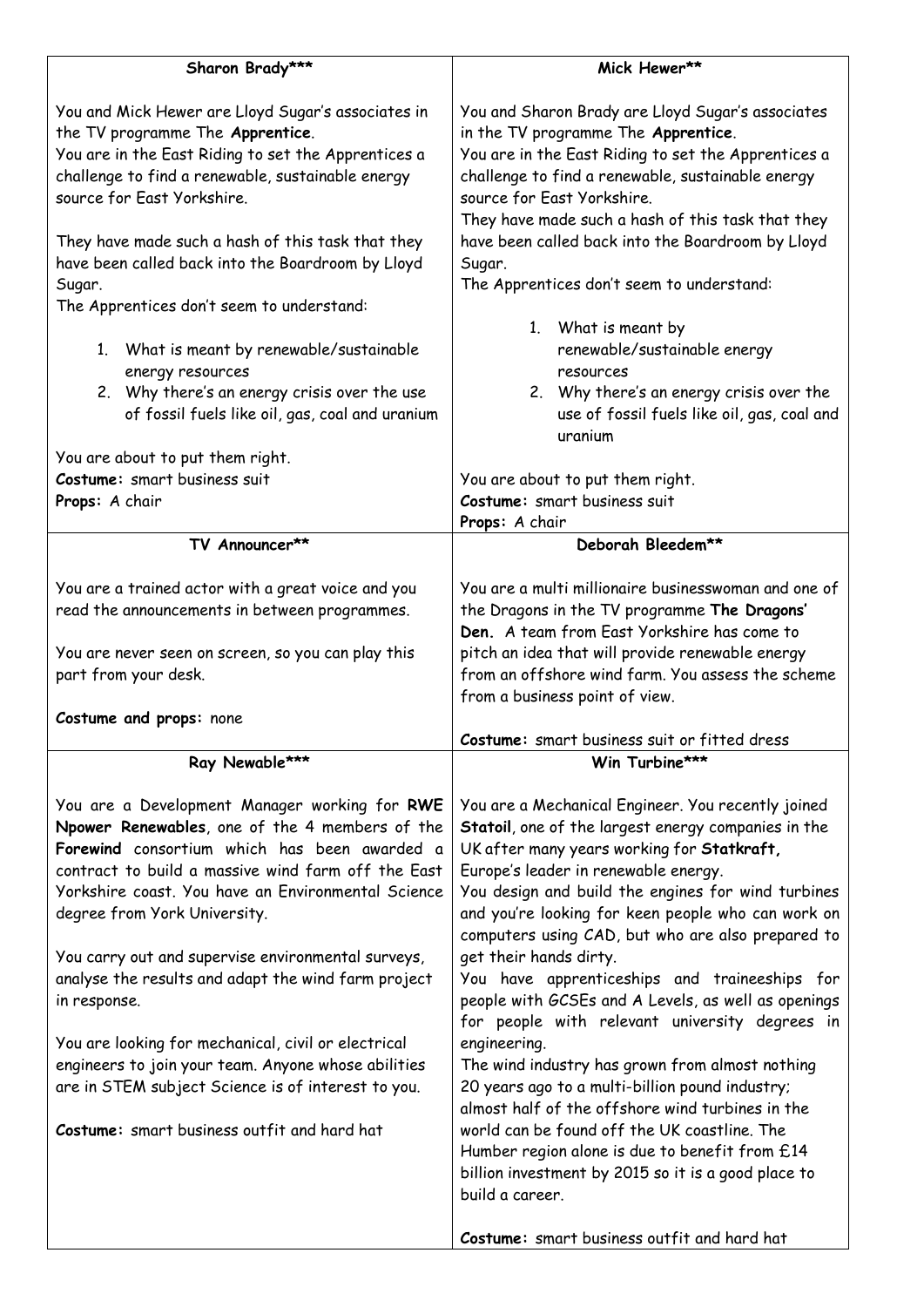| Len**<br>You're 18, looking for a job, but you don't fancy<br>climbing up those wind turbines in the middle of the<br>sea. You left school with decent GCSEs in English,<br>Maths and Science and you're at Hull College training<br>to be an electrician.<br>You came on Take Me On because your girlfriend<br>wanted to sit in the audience. You don't know much<br>about the offshore wind industry.<br>Costume: smart interview outfit:                                                                                                                                                                                                                                                                                                                                                                                                                                                        | Jen**<br>You are 19 and have been doing part time jobs ever<br>since you left school. Sometimes you doubt whether<br>you will ever get a decent job that's interesting and<br>well paid.<br>You live in Withernsea and you want to stay there,<br>so you're trying your luck on Take Me On!<br>Costume: smart interview outfit: plain shirt and<br>blouse, medium heeled smart shoes                                                                                                                                                                                                                                                                                                                                                                                                                                                                                                        |
|----------------------------------------------------------------------------------------------------------------------------------------------------------------------------------------------------------------------------------------------------------------------------------------------------------------------------------------------------------------------------------------------------------------------------------------------------------------------------------------------------------------------------------------------------------------------------------------------------------------------------------------------------------------------------------------------------------------------------------------------------------------------------------------------------------------------------------------------------------------------------------------------------|---------------------------------------------------------------------------------------------------------------------------------------------------------------------------------------------------------------------------------------------------------------------------------------------------------------------------------------------------------------------------------------------------------------------------------------------------------------------------------------------------------------------------------------------------------------------------------------------------------------------------------------------------------------------------------------------------------------------------------------------------------------------------------------------------------------------------------------------------------------------------------------------|
| Juan Gigawatt***                                                                                                                                                                                                                                                                                                                                                                                                                                                                                                                                                                                                                                                                                                                                                                                                                                                                                   | Paddy McInnes*****                                                                                                                                                                                                                                                                                                                                                                                                                                                                                                                                                                                                                                                                                                                                                                                                                                                                          |
| You work for the energy company Scottish and<br>Southern as a Blade Production Team Leader in<br>charge of moulding and assembling wind turbine<br>blades. You started off as an apprentice and worked<br>your way up to your present position.<br>to employ some blade prototype<br>You<br>want<br>technicians: people who like working with their hands<br>composite<br>to create<br>materials<br>blade<br>using<br>prototypes. They need GCSE Grades C or above in<br>Maths, Science and English but you are most<br>interested in their practical abilities.<br>You also have apprenticeships for electrical and<br>mechanical fitters, crane operators and riggers, who<br>handle the heavy turbine components. The successful<br>candidates have to have GCSE Grades C or above but<br>they also need physical and spatial skill and the<br>willingness to work hard in a tough environment. | You are the presenter of the employment<br>gameshow: Take Me On! where young people come<br>on the show hoping to find a job. Employers come<br>down the Job Lift to showcase the apprenticeships<br>and careers they have on offer and the job seekers<br>either apply for a job or turn off their light if<br>they're not interested.<br>Tonight's show is set in East Yorkshire where one of<br>the world's largest offshore wind companies is<br>recruiting. Denmark already generates more than a<br>quarter of its electricity from wind and Britain aims<br>to increase the proportion of renewable energy it<br>relies on, so offshore wind has a good future.<br>You try and match employers with suitable job<br>applicants. You're also a bit of a comedian and use<br>catch phrases: 'No likey, no lighty,' 'Let the wind see<br>the turbine,' 'Let the re see the newable' etc |
| Costume and props: orange boilersuit, hard hat                                                                                                                                                                                                                                                                                                                                                                                                                                                                                                                                                                                                                                                                                                                                                                                                                                                     | Costume: a smart suit                                                                                                                                                                                                                                                                                                                                                                                                                                                                                                                                                                                                                                                                                                                                                                                                                                                                       |
| Ben*                                                                                                                                                                                                                                                                                                                                                                                                                                                                                                                                                                                                                                                                                                                                                                                                                                                                                               | Gwen*                                                                                                                                                                                                                                                                                                                                                                                                                                                                                                                                                                                                                                                                                                                                                                                                                                                                                       |
| You are 15 and studying for GCSEs. You don't know<br>what to do next, but you like practical subjects and<br>getting stuck into things, so you're thinking about<br>applying to do further training at HETA.<br>You need GCSEs Grade C or the equivalent, to do<br>further education, get on an apprenticeship scheme<br>or work towards NVQs.<br>You've come to the employment gameshow to get a<br>few ideas.<br><b>Costume:</b> smart shirt and trousers                                                                                                                                                                                                                                                                                                                                                                                                                                        | You are at Hull University studying Engineering.<br>You have a boyfriend who lives in the area and you<br>want to settle here. You were hoping to work at BAe<br>Systems but it's under threat of closure. There are<br>similarities between building aircraft and building<br>wind turbines, so the offshore wind industry could<br>give you an exciting career, based in the East<br>Yorkshire area.<br>You've come along to the employment gameshow to<br>find out more.<br>Costume: smart interview outfit: black trousers,<br>crisp white shirt and heels                                                                                                                                                                                                                                                                                                                              |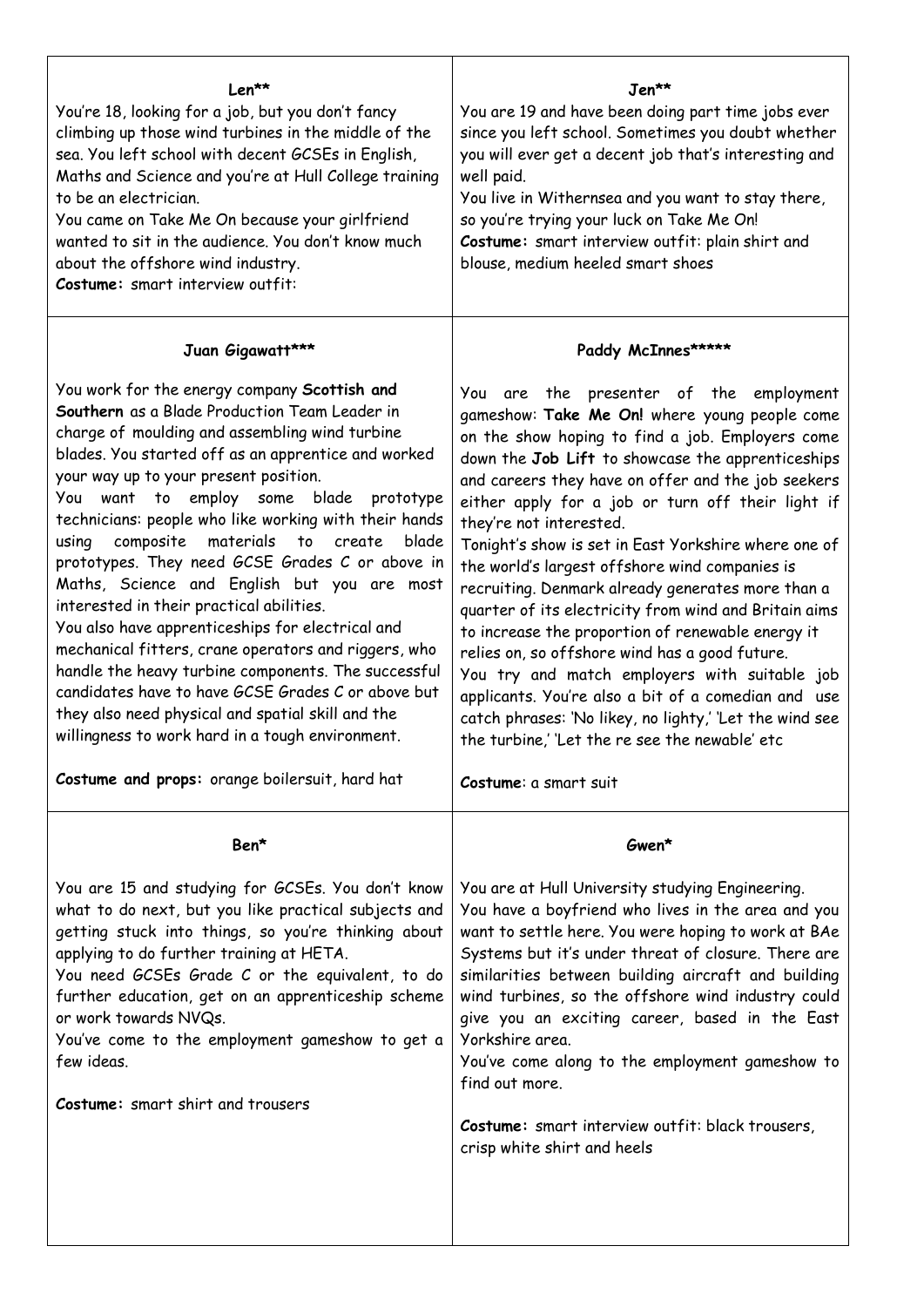| Den*                                                                                                                                                                                                                                                                                                                                                                                                                                                                                                                                                                                                                                                                                                                         | Yen**                                                                                                                                                                                                                                                                                                                                                                                                                                                                                                                                                                                                                                                                                                                             |
|------------------------------------------------------------------------------------------------------------------------------------------------------------------------------------------------------------------------------------------------------------------------------------------------------------------------------------------------------------------------------------------------------------------------------------------------------------------------------------------------------------------------------------------------------------------------------------------------------------------------------------------------------------------------------------------------------------------------------|-----------------------------------------------------------------------------------------------------------------------------------------------------------------------------------------------------------------------------------------------------------------------------------------------------------------------------------------------------------------------------------------------------------------------------------------------------------------------------------------------------------------------------------------------------------------------------------------------------------------------------------------------------------------------------------------------------------------------------------|
| You are 22 and you work for a food packing company<br>in Hull. You're always on the lookout for a better job,<br>but the prospects are poor because unemployment in<br>the area is higher than the national average. You're<br>just grateful to have the job you've got, even though<br>it's boring and doesn't use any of your skills.<br>You passed your test first time and you enjoy<br>driving. You also had an interview for the RAF and<br>had briefly thought about being a helicopter pilot,<br>but it didn't come to anything<br>You don't know much about the offshore wind<br>industry; you've come on the show for a laugh.<br>Costume: smart shirt and trousers                                                | You're 20 and studying Geography at Lincoln<br>University.<br>You haven't given much thought to what you'll do<br>when you leave because you want to go travelling.<br>You love water sports and your big ambition is to go<br>diving on the Great Barrier Reef.<br>The modules you've enjoyed most at uni have<br>involved collecting and analysing data, surveying and<br>mapping using acoustic<br>techniques.<br>Costume: smart interview outfit: knee length skirt,<br>matching jacket and medium court shoes                                                                                                                                                                                                                |
| Ken***                                                                                                                                                                                                                                                                                                                                                                                                                                                                                                                                                                                                                                                                                                                       | Penny*                                                                                                                                                                                                                                                                                                                                                                                                                                                                                                                                                                                                                                                                                                                            |
| You were born and bred in Bridlington and you come<br>from a family of merchant seaman, fisherman and<br>lifeboat crew.<br>You have just started working as a deckhand on a<br>lobster boat and you're worried that the Dogger<br>Bank wind farm will destroy the lobster beds you rely<br>on.<br>You do know some people who have found employment<br>working on the offshore energy industry: pile laying<br>off the Scottish coast or sailing jack-up barges on<br>the Hornsea wind farm development for instance, but<br>you have mixed feelings and worry that the<br>traditional fishing community may be under threat.<br>Costume: smart interview outfit: matching grey<br>jacket and tie, smart shirt and plain tie | You are 17 and studying for A Levels in Biology,<br>Geography and English. You are into ecology, you<br>belong to Greenpeace and you want to do a job that<br>makes a positive difference in the world.<br>You are attracted to the offshore wind industry<br>because wind is a renewable resource which is good<br>for the planet.<br>You can't decide whether to do a degree in Ecology,<br>Zoology or Environmental Science. Any one of them<br>would help you get a job assessing the effect of the<br>wind farm development on the<br>plants and animals that live in and around the wind<br>farm area.<br>Costume: smart interview outfit: plain fitted dress<br>from Primark's formal range, black tights, medium<br>heels |
| Greta Britain***                                                                                                                                                                                                                                                                                                                                                                                                                                                                                                                                                                                                                                                                                                             | Aya Land***                                                                                                                                                                                                                                                                                                                                                                                                                                                                                                                                                                                                                                                                                                                       |
| You are one of the Apprentices competing to get a<br>job with multi millionaire, Lloyd Sugar and you've<br>survived to the final four.<br>Your latest challenge was to find a sustainable<br>energy source for East Yorkshire but you're not<br>entirely sure what this means, so your team decided<br>to play it safe and stick with traditional energy<br>sources, oil, gas and coal.<br>For some reason, Lloyd Sugar has called you back to<br>the Boardroom.                                                                                                                                                                                                                                                             | You are one of the Apprentices competing to get a<br>job with multi millionaire, Lloyd Sugar and you've<br>survived to the final four.<br>Your latest challenge was to find a sustainable<br>energy source for East Yorkshire but you're not<br>entirely sure what this means, so your team decided<br>to play it safe and stick with traditional energy<br>sources, oil, gas and coal.<br>For some reason, Lloyd Sugar has called you back to<br>the Boardroom.                                                                                                                                                                                                                                                                  |
| Costume: smart business outfit: smart trouser suit<br>and blouse. High heels                                                                                                                                                                                                                                                                                                                                                                                                                                                                                                                                                                                                                                                 | Costume: smart business outfit: smart plain skirt<br>and jacket, medium heels                                                                                                                                                                                                                                                                                                                                                                                                                                                                                                                                                                                                                                                     |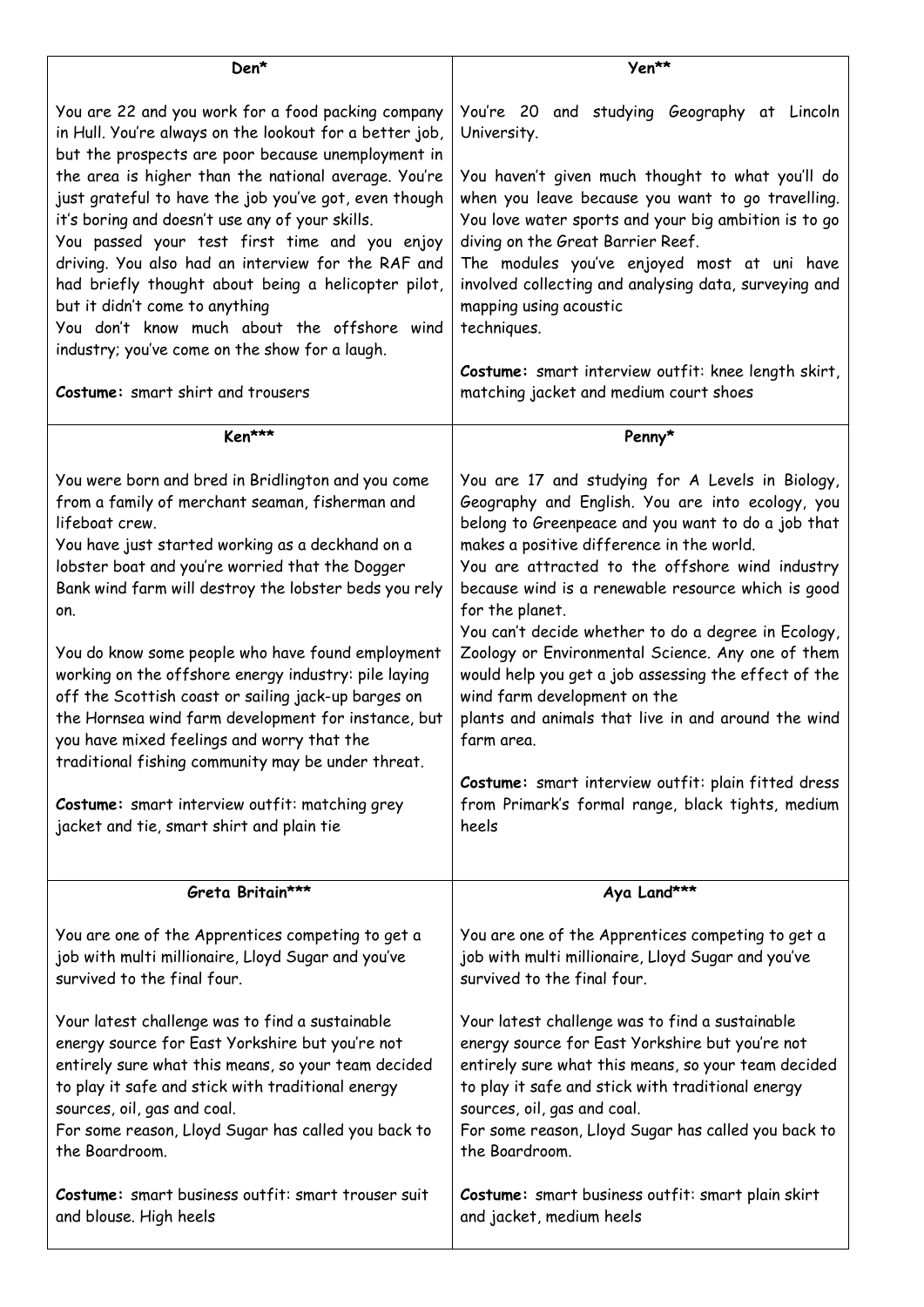| Inga Land***                                                                                                                                                                                                                                                                                                                                                                                                                                                                       | Scot Land***                                                                                                                                                                                                                                                                                                                                                                                                                                                                                                           |
|------------------------------------------------------------------------------------------------------------------------------------------------------------------------------------------------------------------------------------------------------------------------------------------------------------------------------------------------------------------------------------------------------------------------------------------------------------------------------------|------------------------------------------------------------------------------------------------------------------------------------------------------------------------------------------------------------------------------------------------------------------------------------------------------------------------------------------------------------------------------------------------------------------------------------------------------------------------------------------------------------------------|
| You are one of the Apprentices competing to get a<br>job with multi millionaire, Lloyd Sugar and you've<br>survived to the final four.                                                                                                                                                                                                                                                                                                                                             | You are one of the Apprentices competing to get a<br>job with multi millionaire, Lloyd Sugar and you've<br>survived to the final four.                                                                                                                                                                                                                                                                                                                                                                                 |
| Your latest challenge was to find a sustainable<br>energy source for East Yorkshire but you're not<br>entirely sure what this means, so your team decided<br>to play it safe and stick with traditional energy<br>sources, oil, gas and coal.<br>For some reason, Lloyd Sugar has called you back to<br>the Boardroom.                                                                                                                                                             | Your latest challenge was to find a sustainable<br>energy source for East Yorkshire but you're not<br>entirely sure what this means, so your team decided<br>to play it safe and stick with traditional energy<br>sources, oil, gas and coal.<br>For some reason, Lloyd Sugar has called you back to<br>the Boardroom.                                                                                                                                                                                                 |
| Costume: smart business outfit: well cut smart dress<br>in grey, black or dark blue, high heels                                                                                                                                                                                                                                                                                                                                                                                    | Costume: smart business outfit: matching jacket<br>and trousers in grey, black or dark blue, smart, plain<br>shirt and tie                                                                                                                                                                                                                                                                                                                                                                                             |
| Duncan Hammertime***                                                                                                                                                                                                                                                                                                                                                                                                                                                               | Hilary Devil**                                                                                                                                                                                                                                                                                                                                                                                                                                                                                                         |
| You are a multi millionaire businessman and one of<br>the Dragons in the TV programme The Dragons'<br>Den.<br>A team from East Yorkshire has come to pitch an<br>idea that will provide renewable energy from an<br>offshore wind farm. You assess the scheme from a<br>business point of view.                                                                                                                                                                                    | You are a multi millionaire businesswoman and one of<br>the Dragons in the TV programme The Dragons'<br>Den.<br>A team from East Yorkshire has come to pitch an<br>idea that will provide renewable energy from an<br>offshore wind farm. You assess the scheme from a<br>business point of view.                                                                                                                                                                                                                      |
|                                                                                                                                                                                                                                                                                                                                                                                                                                                                                    |                                                                                                                                                                                                                                                                                                                                                                                                                                                                                                                        |
| Costume: smart business outfit                                                                                                                                                                                                                                                                                                                                                                                                                                                     | Costume: bright red silk outfit, loads of make up                                                                                                                                                                                                                                                                                                                                                                                                                                                                      |
| Peter Loans**<br>You are a multi millionaire businessman and one of<br>the Dragons in the TV programme The Dragons'<br>Den.<br>A team from East Yorkshire has come to pitch an<br>idea that will provide renewable energy from an<br>offshore wind farm. You assess the scheme from a<br>business point of view.<br>Costume: smart business outfit                                                                                                                                 | Theo Fajitas**<br>You are a multi millionaire businessman and one of<br>the Dragons in the TV programme The Dragons'<br>Den.<br>A team from East Yorkshire has come to pitch an<br>idea that will provide renewable energy from an<br>offshore wind farm. You assess the scheme from a<br>business point of view, but you also have a strong<br>interest in marine conservation, so you want to know<br>what effect a wind farm would have on species that<br>live in the North Sea.<br>Costume: smart business outfit |
| Department of Energy and Climate Change (DECC)*                                                                                                                                                                                                                                                                                                                                                                                                                                    | Friends of the Earth 1*                                                                                                                                                                                                                                                                                                                                                                                                                                                                                                |
| You are a government department, committed to<br>increasing the amount of energy the UK gets from<br>low-carbon technologies such as renewables. You are<br>legally committed to meeting 15% of the UK's energy<br>demand from renewable sources by 2020. This will<br>make sure the UK has a secure supply of energy,<br>reduce greenhouse gas emissions to slow down<br>climate change and stimulate investment in new jobs<br>and businesses.<br>Costume: smart business outfit | You are an international network of environmental<br>organisations committed to renewable energy<br>sources. You are against the use of fossil fuels and<br>nuclear power and strongly support the development<br>of offshore wind.<br>Costume: Fair Trade clothing                                                                                                                                                                                                                                                    |